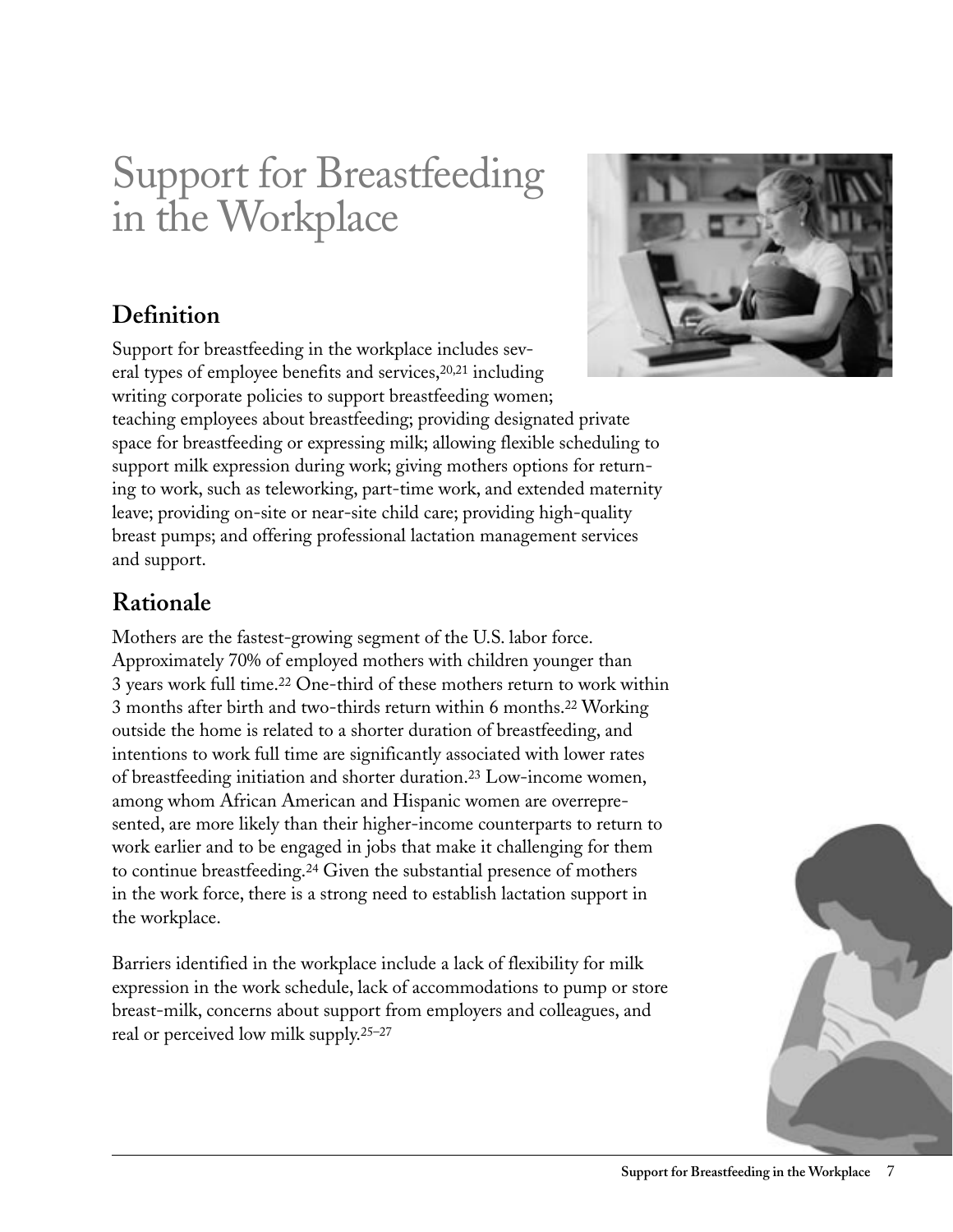### **Evidence of Effectiveness**

Cohen et al.28 examined the effect of corporate lactation programs on breastfeeding behavior among employed women in California. These programs included prenatal classes, **perinatal** counseling, and lactation management after the return to work. About 75% of mothers in the lactation programs continued breastfeeding at least 6 months, although nationally only 10% of mothers employed full-time who initiated breastfeeding were still breastfeeding at 6 months. Participants in the Mutual of Omaha's lactation program breastfed an average of 8.26 months, although nationally only 29% of mothers were still breastfeeding at 6 months.29 Both of these programs are promising but may represent unique populations that may not be generalizable to all working mothers.

Indicators of satisfaction and perceptions related to workplace programs have been evaluated, as have assessments of the use of resources for breastfeeding support, services provided, and perceived impact on success. Measures of participant satisfaction and perceptions show a positive impact of workplace support programs on the mother's work experience.<sup>30</sup> Further, several studies indicate that support for lactation at work benefits individual families as well as employers via improved productivity and staff loyalty; enhanced public image of the employer; and decreased absenteeism, health care costs, and employee turnover.31,32

# **Description and Characteristics**

Support programs in the workplace have several components. Many factors, such as how many women need support and the resources available, help determine the most appropriate components for a given setting. An outline document developed by the United States Breastfeeding Committee discusses "adequate," "expanded," and "comprehensive" support for breastfeeding in the workplace.21

According to Bar-Yam,<sup>33</sup> essential elements of a successful workplace program are space, time, support, and gatekeepers. Ideally, a Nursing Mother Room (**NMR**) is centrally located with adequate lighting, ventilation, privacy, seating, a sink, an electrical outlet, and possibly a refrigerator.33 Employers can use many different strategies to ensure time for breastfeeding or milk expression, including flexible work schedules and locations, break times for pumping, and job sharing.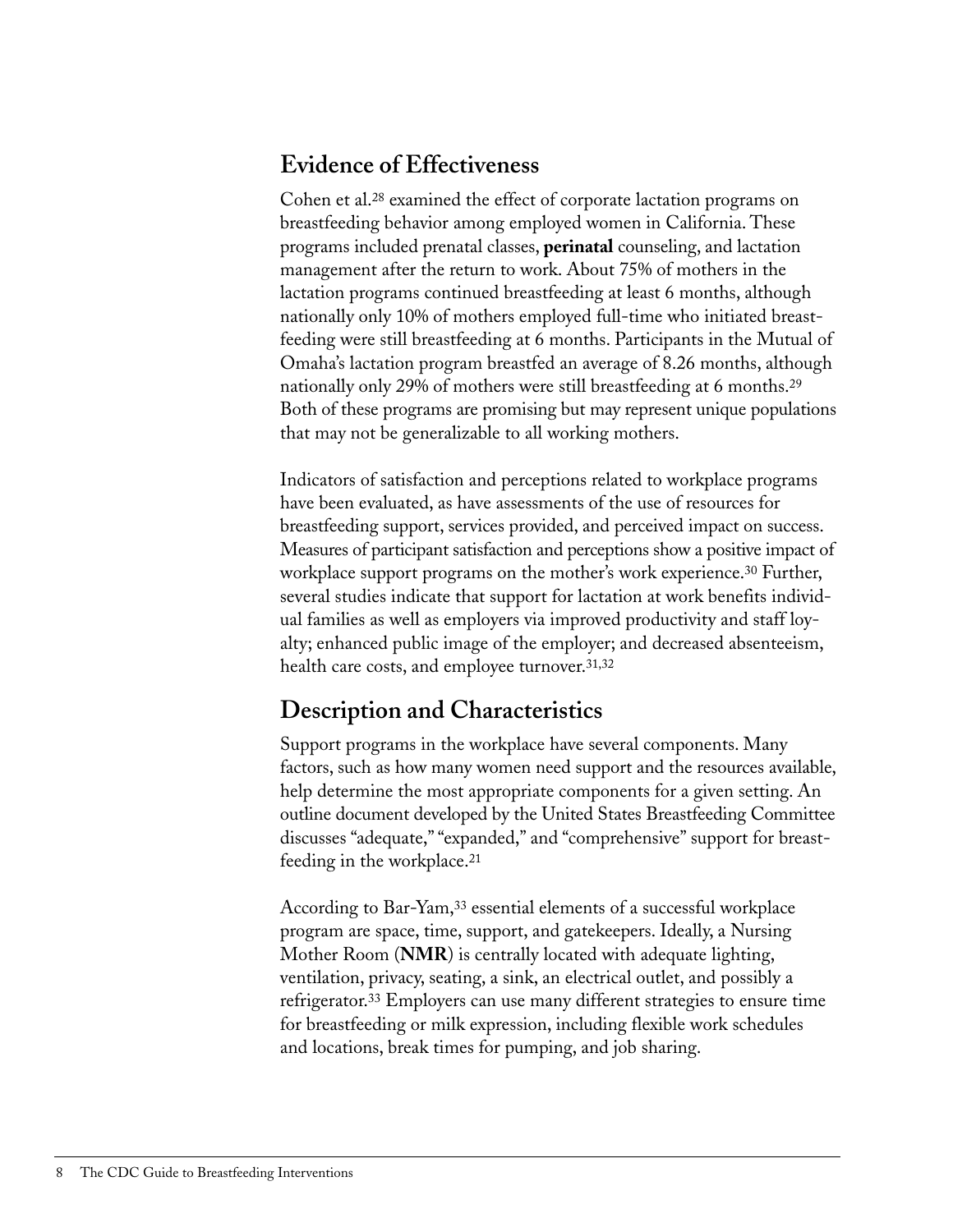

Mothers who continue breastfeeding after returning to work need the support of their coworkers, supervisors, and others in the workplace. Individual employers can do a great deal to create an atmosphere that supports employees who breastfeed. Such an atmosphere will become easier to achieve as workplace support programs are promoted to

diverse employers. Workplace support programs can be promoted to employers, including managers of human resources, employee health coordinators, insurers, and health providers serving many of a particular organization's employees.

# **Program Examples**

#### *Employer Recognition*

In 1998, the Oregon Department of Human Services Health Division developed the Breastfeeding Mother Friendly Employer Project to recognize employers who are already breastfeeding friendly and to encourage other Oregon employers to support breastfeeding in the workplace. The division gives a certificate to all employers who document that they meet Breastfeeding Mother Friendly Employer criteria and publishes a list of these employers each year.

#### *Employer Incentives and Resources*

The U.S. Health Resources and Services Administration Maternal and Child Health Bureau has launched a national workplace initiative that includes developing a resource kit for employers. *The Business Case for Breastfeeding*, developed to address barriers and the educational needs of employers, includes materials for upper management, human resource managers, and others involved in implementing on-site programs for lactation support. Also included is a tool kit with reproducible templates that can be adapted to the work setting. An outreach marketing guide helps local breastfeeding advocates and health professionals effectively reach out to employers.

#### *Support and Accommodation in the Workplace*

In 2002, the Arizona Department of Health Services adopted a breastfeeding policy for all of its employees. The goal is "to provide a positive work environment that recognizes a mother's responsibility to both her job and her child when she returns to work by acknowledging that a woman's

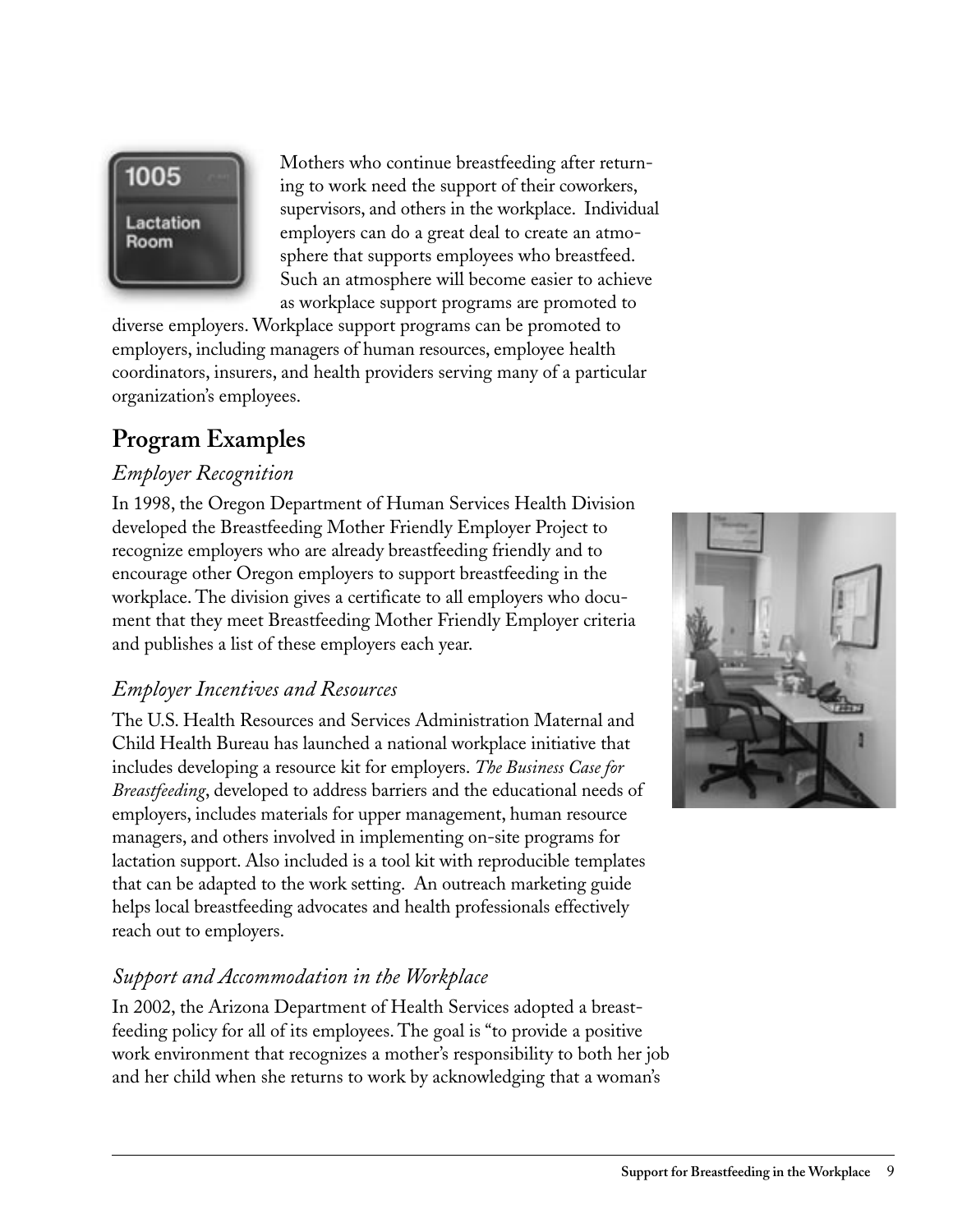**CDC/ATSDR LACTATION SUPPORT** PROGRAM **MOTHER'S ROOM** CALL (770) 488-1915 **FOR INFORMATION** 

choice to breastfeed benefits the family, the employer, and society."34 New mothers returning to work at the Department may be initially authorized to bring their infants to work until the child is 4 months old. This period may be extended in 1-month increments, depending on job performance and the infant's activity level. The policy provides for the privacy of mother and infant, requires the mother to maintain her performance on the job, and seeks to prevent disruption of other employees' work. A designated breastfeeding coordinator informs employees of the policy, provides educational materials, and gives support to any employee expressing an interest in breastfeeding her infant.

The California Public Health Foundation **WIC** (Special Supplemental Nutrition Program for Women, Infants, and Children) agencies provide a breastfeeding support program for their employees, most of whom are paraprofessionals. The program includes encouraging and recognizing breastfeeding milestones and providing training on breastfeeding, monthly prenatal classes, **postpartum** support groups, and a supportive work site environment. The work site environment includes pumping facilities, flexible break times, and access to a breast pump. A program hallmark is access to an experienced colleague known as a Trained Lactation Coach, or **TLC**, who breastfed her own children after returning to work. An evaluation of the California program revealed that more than 99% of employees returning to work after giving birth initiated breastfeeding, and 69% of those employees breastfed at least 12 months. Access to breast pumps and support groups were significantly associated with the high breastfeeding duration rates.<sup>35</sup>

Over the past decade, many companies and organizations have implemented lactation programs. For example, Mutual of Omaha provides a series of classes on breastfeeding for its pregnant employees. Prenatal classes are designed to support the company's strategic objectives of health and wellness for all its pregnant employees and their families. Support of the postpartum employee is tailored to assist breastfeeding employees as they transition from maternity leave to work.

#### *Legislation*

Several states have enacted legislation that encourages support for breastfeeding in the workplace. The United States Breastfeeding Committee has made available an inventory and analysis of state legislation on breastfeeding and maternity leave that includes legislation related to employment.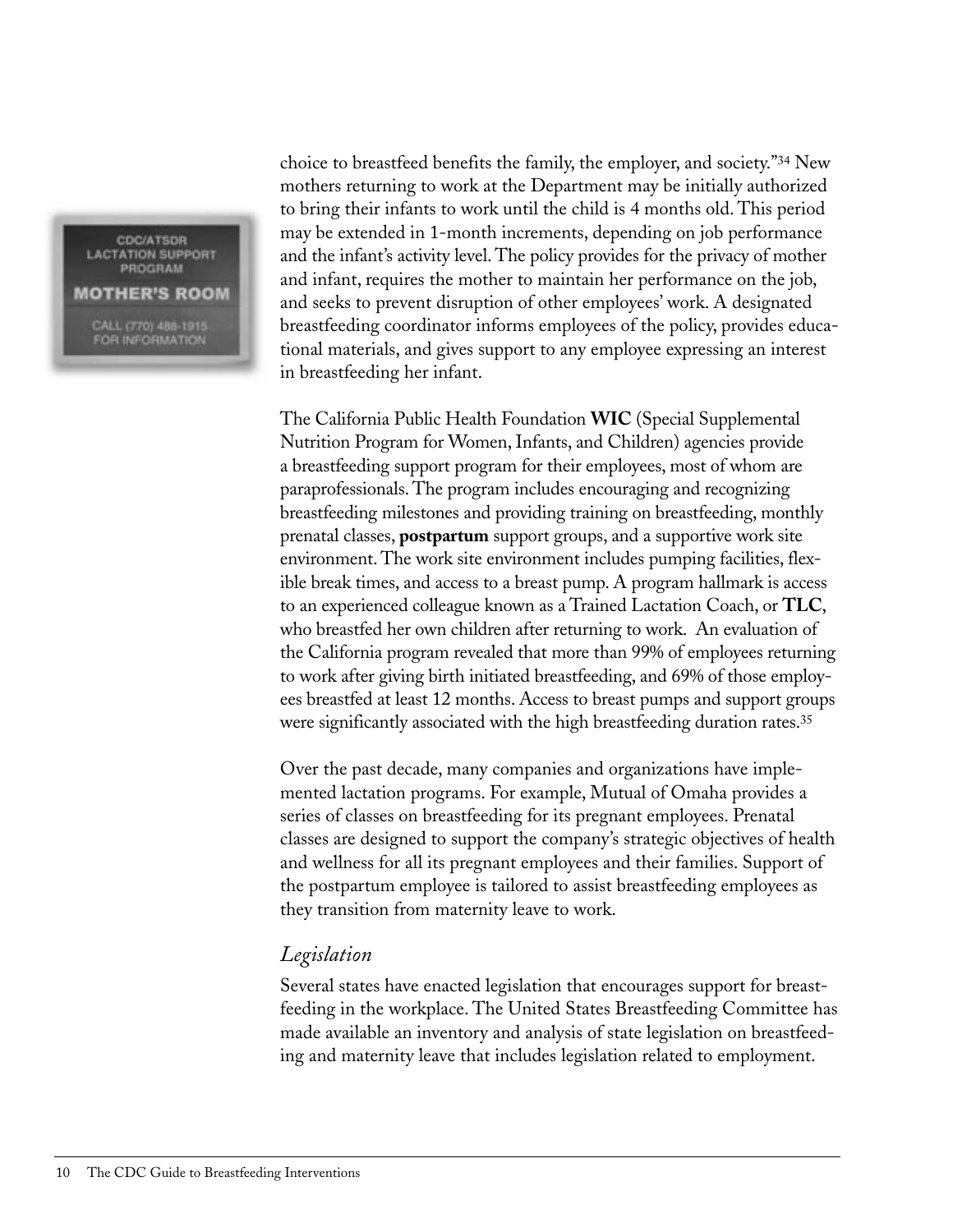This inventory can be viewed online or downloaded free of charge from http://www.usbreastfeeding.org. La Leche League International has compiled a searchable summary and state-by-state information about state legislation in five major areas related to breastfeeding, including employment. Go to http://www.lalecheleague.org/LawBills.html for more information.

As of April 2004, five states had specific legislation requiring employers to accommodate breastfeeding mothers who return to work, and Illinois had similar legislation pending. Five more states had legislation or resolutions encouraging members of the public and private sectors, including employers, to support breastfeeding mothers. The legislation of two states included recommendations to complete demonstration projects on standard policies and practices for employers to support breastfeeding and to report findings back to the respective state legislatures.

In 1998, California passed the *Breastfeeding at Work* law, which encourages all employers to ensure that employees are provided with adequate facilities for breastfeeding or expressing milk. In 2002, the state passed *Lactation Accommodation*, which expands prior workplace provisions to require adequate break time and space for breastfeeding or milk expression, with a violation penalty of \$100.

Texas set forth legislation in 1995 to standardize basic components of workplace support for breastfeeding. Employers that ensure these components are in place are eligible to receive *Mother-Friendly Workplace*  designation from the Texas Department of Health. The major components are as follows:

- Flexible work schedules to provide time for milk expression.
- Access to a private location for milk expression.
- Access to a nearby clean and safe water source and sink for washing hands and rinsing out any breast-pump equipment.
- Access to hygienic storage options for the mother to store her breast-milk.